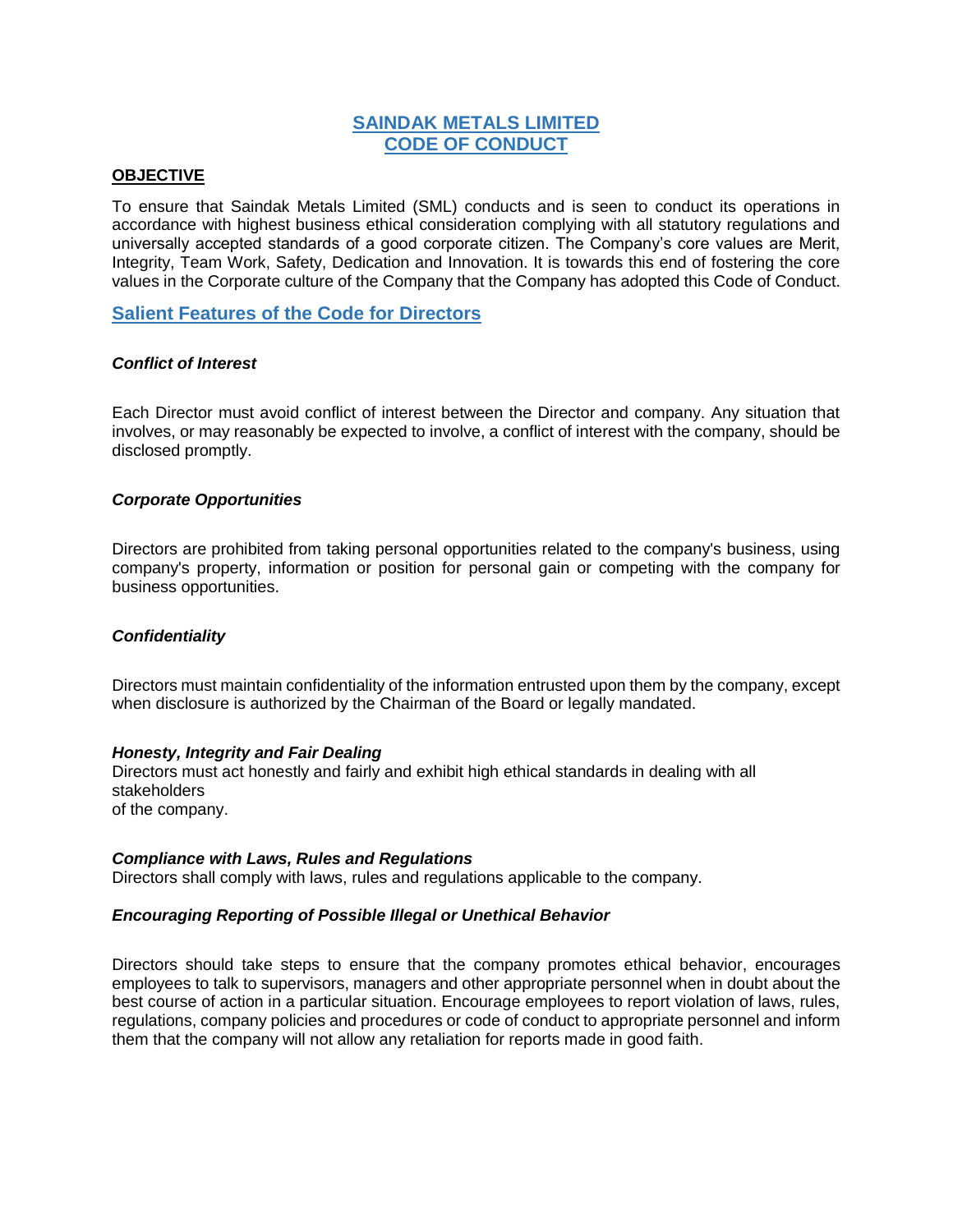# *Compliance Procedures*

Directors should disclose any suspected violations of this code promptly in the immediate subsequent meeting of the Board of Directors.

# **Specific Guidelines for Employees**

# *Conflict of Interests*

Employees must not engage in activities or transactions which may give rise or seen to have given rise to the contract of the contract of the contract of the contract of the contract of the contract of the contract of the contract of the contract of the contract of the contract of the contract of the contract of the co conflict between their personal interests and the interest of the company.

# *Confidentiality and Disclosure of Information*

Employees are expected to safeguard confidential information about the company activities and must not, without authority, disclose such information to the press, outside source, or employees who are not

entitled to such information.

### *Political Contribution*

No funds or assets of the company may be contributed to any political party or organization or individual who either holds public office or is a candidate for public office except where such contribution is permitted by law.

### *Bribes and Commercial Payments*

An employee must not give or receive bribes or other payments, which are intended to influence a business decision or compromise independent judgment nor any employee give money to obtain business for the company or receive money for giving company business to an outside agency.

### *Proper Recording of Funds, Assets, Receipts and Disbursements*

all funds, assets, receipts and disbursements must be properly recorded in the Books of the Company.

### *Agreements with Agents, Sales Representatives or Consultants*

Agreements with agents, sales representatives or consultants should state clearly the services to be performed, the amount to be paid and other relevant terms and conditions.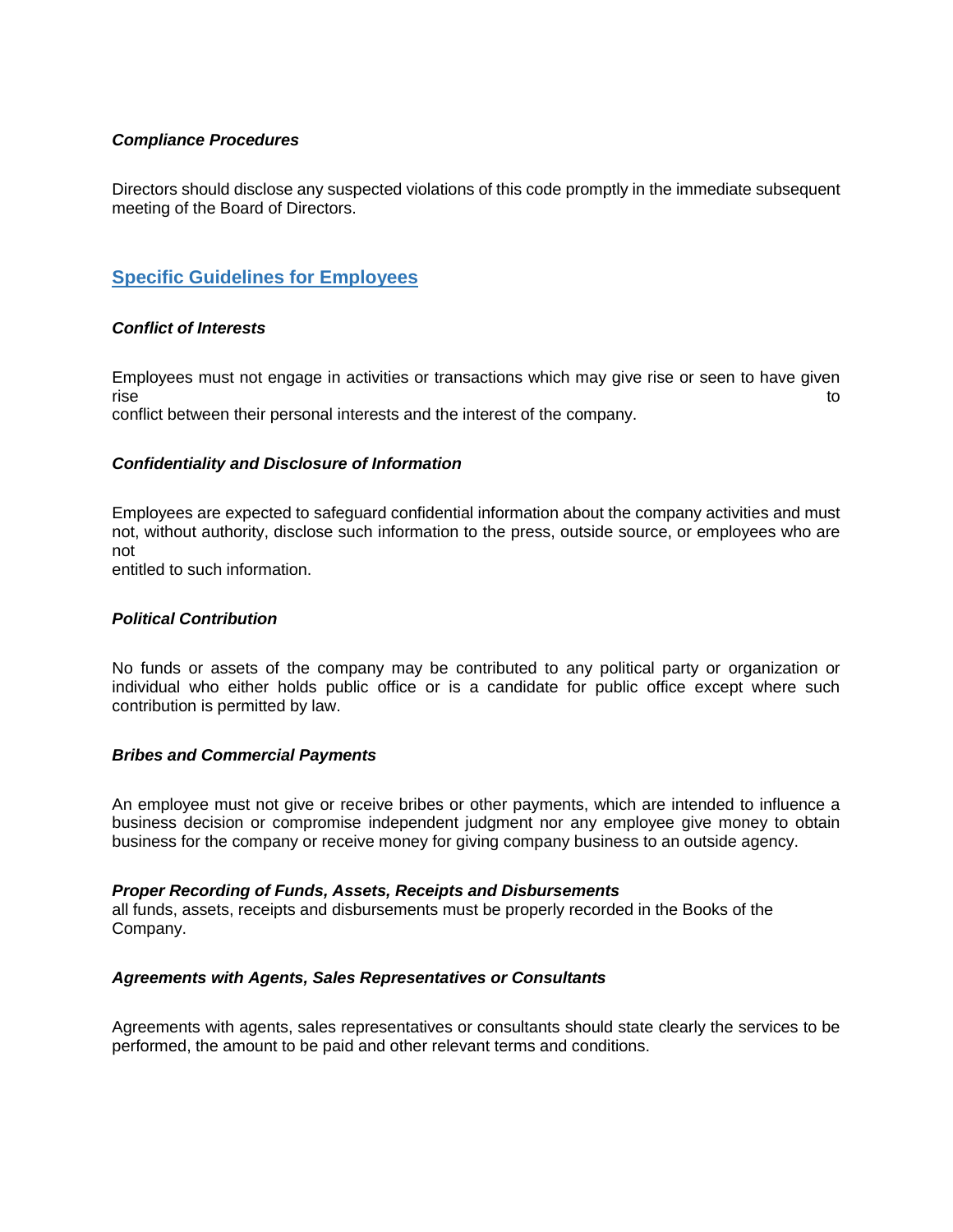# *Relations and Dealings with Suppliers, Consultants, Agents, Intermediaries and Other Third Parties*

SML's relations and dealings with suppliers, consultants, agents, intermediaries and other third parties should at all times be such that SML's integrity and reputation is not damaged, if details of the relationship or dealings were to become public knowledge.

# *Health, Safety & Environment Policy*

Every employee at work must take reasonable care for the health and safety of him/ herself and others, including visitors, who may be affected by his/ her acts or omissions at work and cooperate in the company's efforts to protect the environment.

# *Smoking Policy*

Smoking and exposure of workplace to tobacco poses serious health hazards to employees besides potential risks of fire and explosions. Considering this, smoking is permitted only in the designated 'Smoking Areas'.

# *Other Employment, Outside Interests, Civic Activities*

SML does not allow its employees to take any part-time and/ or full-time second employment during employees' engagement with the company.

### *Unsolicited Gifts*

Accepting gifts that might place an employee under obligation is prohibited. Employee must politely but

firmly decline any such offer and explain that in accordance with the company's instructions, they are unable to accept the offer.

### *Family Connections and Employment of Relatives*

Any dealing/s between staff and outside organizations in which they have a direct, indirect or family connection must be fully disclosed to the management.

# *Company and Personal Property*

An employee must not take or use company property or property of another employee without permission nor must the employee use company property for private purposes without the management's permission.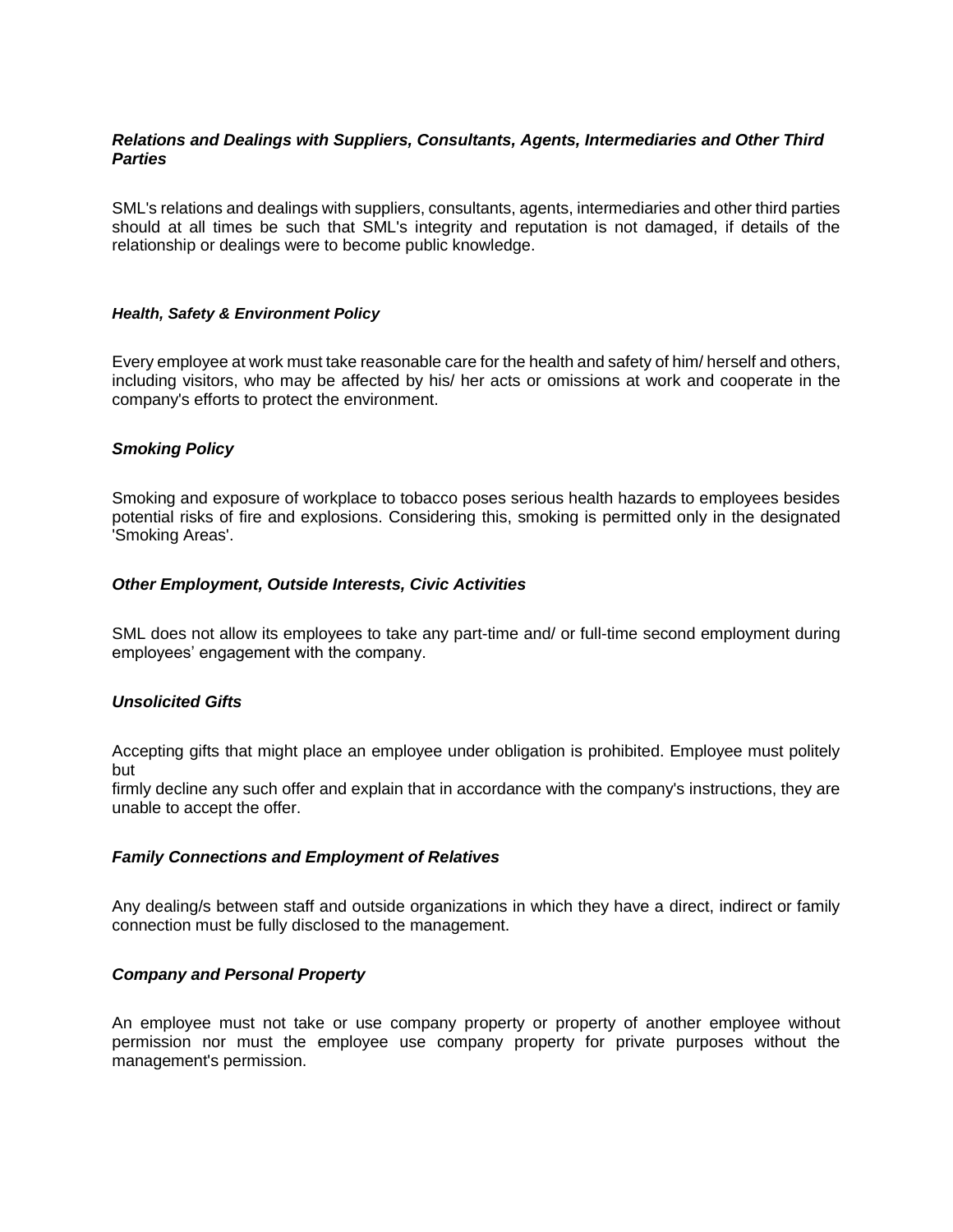# *Alcohol and Drugs*

Alcohol in any form and the use of drugs, except under medical advice, is prohibited at all locations.

### *Gambling*

all forms of organized gambling or betting on the company's premises are forbidden.

# *Rumor Mongering & Gossiping*

Rumor mongering, persuasive allegations, accusations and exaggerations with the purpose of negatively influencing and manipulating the minds and emotions of fellow employees are strictly prohibited.

### *Harassment*

It is the company's policy to promote productive work environment and not to tolerate verbal or physical conduct by any employee that harasses, disrupts or interferes with another's work performance, creates an intimidating, humiliating, offensive or hostile environment.

# *Grievance Handling*

SML strives to provide a fair and impartial process to its employees and ensure timely resolution of their

grievance.

### *General Discipline*

Every employee must adhere to the company's rules of service and make sure that he/ she is familiar with them.

# *Reporting Violations/ Disciplinary Actions*

Any violation of this code shall be promptly reported to the Human Resources department by any employee having knowledge thereof or reasonable belief that such a violation has occurred.